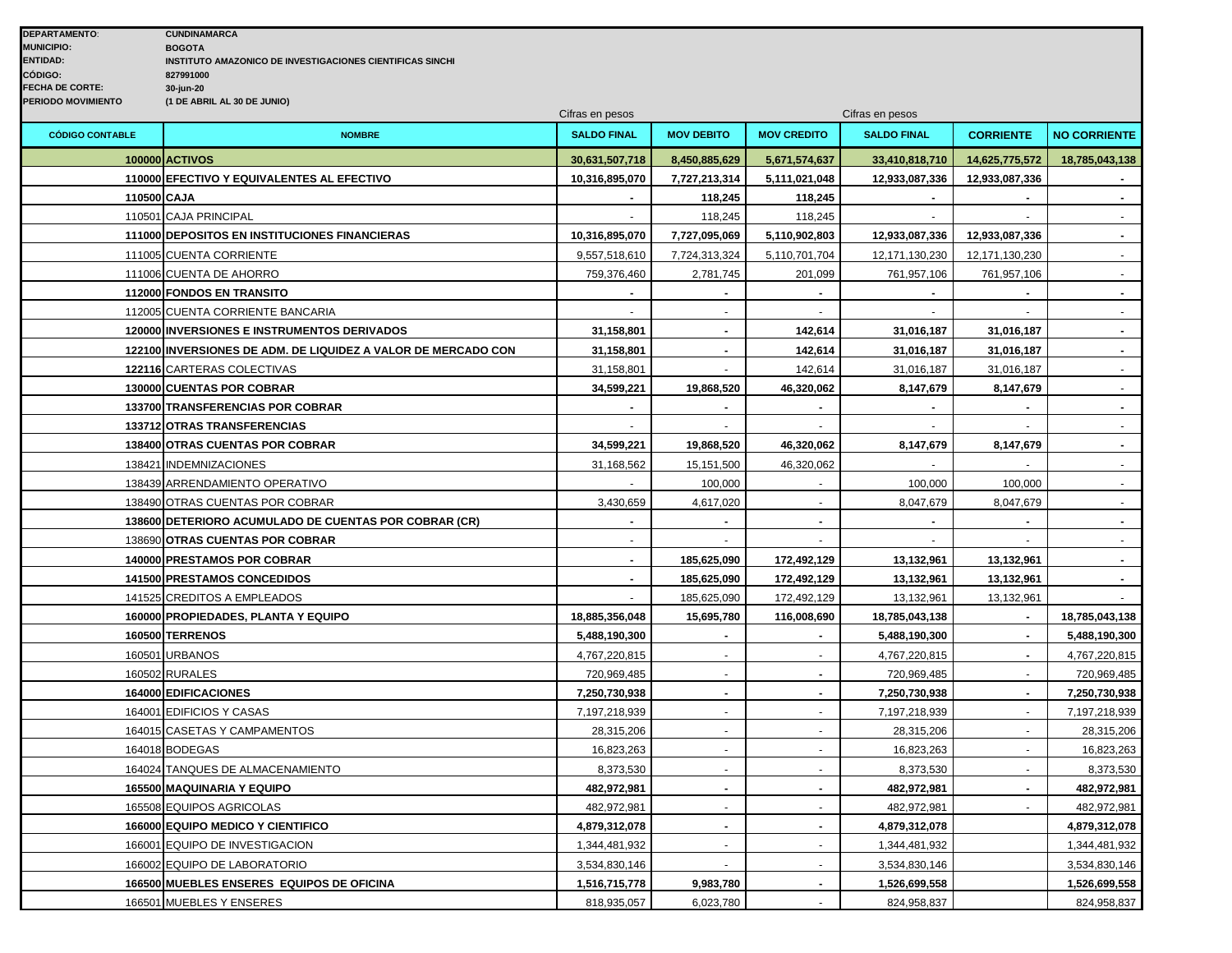| 166502 EQUIPOS Y MAQUINAS DE OFICINA                             | 697,780,721        | 3,960,000     |                | 701,740,721        |                | 701,740,721     |
|------------------------------------------------------------------|--------------------|---------------|----------------|--------------------|----------------|-----------------|
| 167000 EQUIPOS DE COMUNICACIÓN Y COMPUTACIÓN                     | 1,403,965,786      | 5,712,000     |                | 1,409,677,786      |                | 1,409,677,786   |
| 167001 EQUIPO DE COMUNICACIÓN.                                   | 169,984,183        | 5,712,000     |                | 175,696,183        |                | 175,696,183     |
| 167002 EQUIPO DE COMPUTACIÓN                                     | 1,233,981,603      |               |                | 1,233,981,603      |                | 1,233,981,603   |
| 167500 EQUIPO DE TRANSPORTE TRACCION Y ELEVACION                 | 465,194,114        |               |                | 465,194,114        |                | 465,194,114     |
| 167502 TERRESTRE                                                 | 259,595,836        |               |                | 259,595,836        |                | 259,595,836     |
| 167504 MARITIMO Y FLUVIAL                                        | 205,598,278        |               |                | 205,598,278        |                | 205,598,278     |
| 168500 DEPRECIACIÓN ACUMULADA DE PROPIUEDADES PLANTA Y EQ(CR)    | (2,601,725,927)    |               | 116,008,690    | (2,717,734,617)    |                | (2,717,734,617) |
| 168501 EDIFICACIONES                                             | (349, 795, 195)    |               | 38,718,210     | (388, 513, 405)    |                | (388, 513, 405) |
| 168504 MAQUINARIA Y EQUIPO                                       | (134,067,244)      |               | 3,387,960      | (137, 455, 204)    |                | (137, 455, 204) |
| 168505 EQUIPO MEDICO Y CIENTIFICO                                | (1, 101, 897, 889) |               | 39,247,920     | (1, 141, 145, 809) |                | (1,141,145,809) |
| 168506 MUEBLES ENSERES Y EQUIPO DE OFICINA                       | (485, 865, 871)    |               | 13,175,940     | (499, 041, 811)    |                | (499, 041, 811) |
| 168507 EQUIPO DE COMUNICACIÓN Y COMPUTACION                      | (413, 884, 394)    |               | 16,064,350     | (429, 948, 744)    |                | (429, 948, 744) |
| 168508 EQUIPO DE TRANSPORTE TRACCION Y ELEVACION                 | (116, 215, 334)    |               | 5,414,310      | (121, 629, 644)    |                | (121, 629, 644) |
| 190000 OTROS ACTIVOS                                             | 1,363,498,578      | 502,482,925   | 225,590,093.90 | 1,640,391,409      | 1,640,391,409  |                 |
| 190200 PLAN DE ACTIVOS PARA BENEFICIOS A LOS EMPLEADOS A LARGO   | 146,165,795        |               | 13,132,961     | 133,032,834        | 133,032,834    |                 |
| 190202 RECURSOS ENTREGADOS EN ADMINISTRACION                     | 146,165,795        |               | 13,132,961     | 133,032,834        | 133,032,834    |                 |
| 190500 BIENES Y SERVICIOS PAGADOS POR ANTICIPADO                 | 125,238,500        |               | 45,552,448     | 79,686,052         | 79,686,052     |                 |
| 190501 SEGUROS.                                                  | 125,238,500        |               | 45,552,448     | 79,686,052         | 79,686,052     |                 |
| <b>190600 AVANCES Y ANTICIPOS ENTREGADOS</b>                     | 214,438,260        | 36,026,854    | 72,273,227     | 178,191,887        | 178,191,887    |                 |
| 190603 AVANCES PARA VIATICOS Y GASTOS DE VIAJE                   | 51,986,287         | 11,753,000    | 35,875,302     | 27,863,985         | 27,863,985     |                 |
| 190604 ANTICIPO PARA ADQUISICION DE BIENES Y SERVICIOS           | 162,451,973        | 24,273,854    | 36,397,925     | 150,327,902        | 150,327,902    | $\blacksquare$  |
| 190700 ANTICIPOS O SALDOS A FAVOR POR IMPUESTOS Y CONTRIBUCIONES | 2,146,619          | 194,250       | 1,904,690      | 436,179            | 436,179        | $\blacksquare$  |
| 190702 RETENCION EN LA FUENTE                                    | 2,146,619          | 194,250       | 1,904,690      | 436,179            | 436,179        | $\blacksquare$  |
| 190800 RECURSOS ENTREGADOS EN ADMINISTRACION                     | 875,509,404        | 355,460,586   | 65,026,459     | 1,165,943,531      | 1,165,943,531  | $\blacksquare$  |
| 190801 EN ADMINISTRACION                                         | 875,509,404        | 355,460,586   | 65,026,459     | 1,165,943,531      | 1,165,943,531  | $\blacksquare$  |
| 197000 ACTIVOS INTANGIBLES                                       |                    | 110,801,235   |                | 110,801,235        | 110,801,235    | $\blacksquare$  |
| 197007 LICENCIAS                                                 |                    | 110,801,235   |                | 110,801,235        | 110,801,235    |                 |
| 197500 AMORIZACION ACUMULADAD DE ACTIVOS INTANGIBLES (CR)        |                    |               | 27,700,309     | (27,700,309)       | (27,700,309)   |                 |
| 197507 LICENCIAS                                                 |                    |               | 27,700,309     | (27,700,309)       | (27,700,309)   |                 |
| 200000 PASIVO                                                    | 11, 111, 425, 275  | 6,600,690,087 | 8,962,852,436  | 13,473,587,624     | 13,473,587,624 |                 |
| 230000 PRESTAMOS POR PAGAR                                       | 37,650,985         | 3,291,656     |                | 34,359,329         | 34,359,329     |                 |
| 231410 ARRENDAMIENTO FINANCIERO                                  | 37,650,985         | 3,291,656     |                | 34,359,329         | 34,359,329     |                 |
| 240000 CUENTAS POR PAGAR                                         | 2,309,167,253      | 3,434,409,658 | 3,908,741,088  | 2,783,498,683      | 2,783,498,683  | $\blacksquare$  |
| 240100 ADQUISICION DE BIENES Y SERVICIOS NACIONALES              | 892,946,853        | 1,794,073,334 | 2,211,617,067  | 1,310,490,586      | 1,310,490,586  |                 |
| 240101 BIENES Y SERVICIOS                                        | 103,188,549        | 201,841,499   | 291,050,419    | 192,397,469        | 192,397,469    |                 |
| 240102 PROYECTOS DE INVERSION                                    | 789,758,304        | 1,592,231,835 | 1,920,566,648  | 1,118,093,117      | 1,118,093,117  | $\sim$          |
| <b>242400 DESCUENTO DE NOMINA</b>                                | 27,570,953         | 179,755,465   | 239,075,862    | 86,891,350         | 86,891,350     | $\sim$          |
| 242401 APORTES A FONDOS PENSIONALES                              | 12,248,000         | 64,184,309    | 84,875,209     | 32,938,900         | 32,938,900     | $\blacksquare$  |
| 242402 APORTES A SEGURIDAD SOCIAL EN SALUD                       |                    | 32,811,300    | 49,206,500     | 16,395,200         | 16,395,200     | $\sim$          |
| 242405 COOPERATIVAS                                              |                    |               |                |                    |                | $\sim$          |
| 242407 LIBRANZAS                                                 | 15,136,817         | 82,298,216    | 104,532,513    | 37,371,114         | 37,371,114     | $\sim$          |
| 242411 EMBARGOS JUDICIALES                                       | 186,136            | 461,640       | 461,640        | 186,136            | 186,136        | $\sim$          |
| 243600 RETENCIÓN EN LA FUENTE E IMPUESTO DE TIMBRE               | 57,159,904         | 137,948,150   | 142,983,175    | 62,194,929         | 62,194,929     | $\blacksquare$  |
| 243603 HONORARIOS                                                | 4,154,840          | 9,472,000     | 6,856,845      | 1,539,685          | 1,539,685      | ۰.              |
| 243605 SERVICIOS                                                 | 1,277,944          | 3,101,000     | 5,170,195      | 3,347,139          | 3,347,139      | $\sim$          |
|                                                                  | 249,299            | 852,000       | 879,570        | 276,869            | 276,869        | $\sim$          |
| 243606 ARRENDAMIENTOS                                            |                    |               |                |                    |                |                 |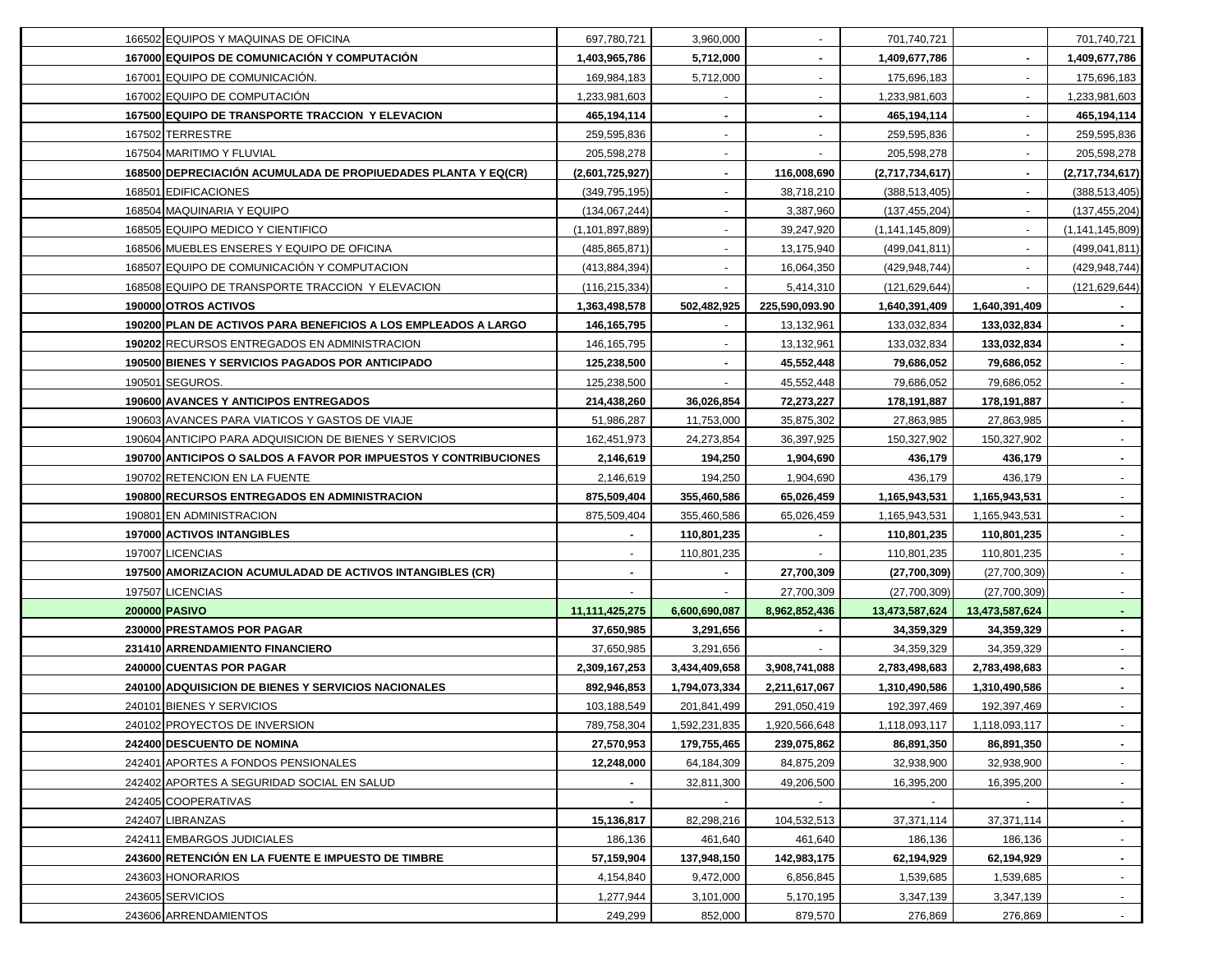| 243607 ARRENDAMIENTOS                                    |                          |                | $\blacksquare$           |                |                |                |
|----------------------------------------------------------|--------------------------|----------------|--------------------------|----------------|----------------|----------------|
| 243608 COMPRAS                                           | 117,129                  | 1,086,000      | 1,930,354                | 961,483        | 961,483        | $\sim$         |
| 243615 A EMPLEADOS ART 383 ET.                           | 20,223,089               | 56,282,000     | 68,623,702               | 32,564,791     | 32,564,791     |                |
| 243625 IMPUESTO A LAS VENTAS RETENIDO POR CONSIGNAR      | 1,334,450                | 3,513,000      | 4,148,384                | 1,969,834      | 1,969,834      |                |
| 243627 RETENCION DE IMPUESTO DE INDUSTRIA Y COMERCIO POR | 1,887,428                | 5,825,000      | 8,709,837                | 4,772,265      | 4,772,265      |                |
| 243690 OTRAS RETENCIONES                                 | 27,915,725               | 57,817,150     | 46,664,288               | 16,762,863     | 16,762,863     |                |
| 244000 IMPUESTOS, CONTRIBUCIONES Y TASAS POR PAGAR       | 10,133,642               | 11,757,466     | 2,519,365                | 895,541        | 895,541        |                |
| 244014 CUOTA DE FISCALIZACION Y AUDITAJE                 | 7,498,300                | 7,498,300      |                          |                |                |                |
| 244023 CONTRIBUCIONES                                    | 2,635,342                | 4,259,166      | 2,519,365                | 895,541        | 895,541        |                |
| 246000 CREDITOS JUDICIALES                               | 45,391,315               |                |                          | 45,391,315     | 45,391,315     |                |
| 246002 SENTENCIAS                                        | 45,391,315               |                |                          | 45,391,315     | 45,391,315     |                |
| 249000 OTRAS CUENTAS POR PAGAR                           | 1,275,964,586            | 1,310,875,243  | 1,312,545,619            | 1,277,634,962  | 1,277,634,962  |                |
| 249027 VIATICOS Y GASTOS DE VIAJE                        | 1,224,838                | 744,554        | 172,354                  | 652,638        | 652,638        |                |
| 249028 SEGUROS                                           |                          | 7,141,826      | 7,141,826                |                |                |                |
| 249040 SALDOS A FAVOR DE BENEFICIARIOS                   | 937,302                  | 152,230,502    | 152,266,646              | 973,446        | 973,446        |                |
| 249050 APORTES AL ICBF Y SENA                            |                          | 73,829,400     | 110,719,900              | 36,890,500     | 36,890,500     |                |
| 249051 SERVICIOS PUBLICOS                                | 13,307,406               | 80,441,050     | 76,738,199               | 9,604,555      | 9,604,555      |                |
| 249055 SERVICIOS                                         | 1,255,108,380            | 965,686,922    | 933,714,630              | 1,223,136,088  | 1,223,136,088  |                |
| 249058 ARRENDAMIENTO OPERATIVO                           | 5,386,660                | 30,800,989     | 31,792,064               | 6,377,735      | 6,377,735      |                |
| 250000 BENEFICIOS A LOS EMPLEADOS                        | 502,202,207              | 1,845,315,481  | 2,004,934,234            | 661,820,960    | 661,820,960    |                |
| 251100 BENEFICIOS A LOS EMPLEADOS A CORTO PLAZO          | 502,202,207              | 1,845,315,481  | 2,004,934,234            | 661,820,960    | 661,820,960    |                |
| 251101 NOMINA POR PAGAR                                  |                          | 1,386,855,075  | 1,389,618,519            | 2,763,444      | 2,763,444      |                |
| 251102 CESANTIAS                                         | 69,146,555               |                | 71,485,156               | 140,631,711    | 140,631,711    | $\sim$         |
| 251103 INTERESES SOBRE CESANTIAS                         | 8,297,634                |                | 8,578,253                | 16,875,887     | 16,875,887     | $\sim$         |
| 251104 VACACIONES                                        | 161,915,999              | $\blacksquare$ | 57,024,268               | 218,940,267    | 218,940,267    | $\sim$         |
| 251105 PRIMA DE VACACIONES                               | 124,548,907              | $\blacksquare$ | 71,406,114               | 195,955,021    | 195,955,021    | $\sim$         |
| 251106 PRIMA DE SERVICIOS                                | 69,146,556               | 144,251,303    | 75,104,747               |                |                |                |
| 251107 PRIMA DE NAVIDAD                                  | 69,146,556               | 144,251,303    | 75,104,747               |                |                |                |
| 251109 BONIFICACIONES                                    |                          |                |                          |                |                |                |
| 251111 APORTES A RIESGOS LABORALES                       |                          | 7,542,000      | 11,381,630               | 3,839,630      | 3,839,630      | $\sim$         |
| 251122 APORTES A FONDOS PENSIONALES-EMPLEADOR            |                          | 43,506,400     | 91,492,200               | 47,985,800     | 47,985,800     |                |
| 251123 APORTES A SEGURIDAD SOCIAL EN SALUD-EMPLEADOR     |                          | 118,909,400    | 153,738,600              | 34,829,200     | 34,829,200     |                |
| 270000 PROVISIONES                                       |                          |                |                          |                |                |                |
| 270104 OBLIGACIONES FISCALES                             |                          |                |                          |                |                |                |
| 290000 OTROS PASIVOS                                     | 8,262,404,830            | 1,317,673,292  | 3,049,177,114            | 9,993,908,652  | 9,993,908,652  |                |
| 290200 RECURSOS RECIBIDOS EN ADMINISTRACION              | 8,262,404,830            | 1,317,673,292  | 3,049,177,114            | 9,993,908,652  | 9,993,908,652  |                |
| 290201 EN ADMINISTRACION                                 | 8,262,404,830            | 1,317,673,292  | 3,049,177,114            | 9,993,908,652  | 9,993,908,652  |                |
| 299002 INGRESO DIFERIDO POR TRANSFERENCIAS CONDICIONADAS |                          |                |                          |                |                |                |
| 300000 PATRIMONIO                                        | 18,510,458,192           |                |                          | 18,510,458,192 |                | 18,510,458,192 |
| 310000 PATRIMONIO DE LAS ENTIDADES DE GOBIERNO           | 18,510,458,192           |                |                          | 18,510,458,192 |                | 18,510,458,192 |
| 310500 CAPITAL FISCAL                                    | 18,510,458,192           |                |                          | 18,510,458,192 |                | 18,510,458,192 |
|                                                          |                          |                |                          |                |                |                |
| 310506 CAPITAL FISCAL                                    | 18,510,458,192           |                | $\overline{\phantom{a}}$ | 18,510,458,192 |                | 18,510,458,192 |
| 311000 RESULTADO DEL EJERCICIO                           | $\sim$                   | $\blacksquare$ | $\blacksquare$           | $\sim$         | $\blacksquare$ |                |
| 311001 EXCEDENTE DEL EJERCICIO                           | $\blacksquare$           | $\blacksquare$ | $\blacksquare$           | $\blacksquare$ |                | $\sim$         |
| 311002 DÉFICIT DEL EJERCICIO                             | $\overline{\phantom{a}}$ |                | $\overline{\phantom{a}}$ | ٠              |                |                |
| 400000 INGRESOS                                          | 4,494,584,600            | ٠              | 4,274,230,790            | 8,768,815,390  | $\blacksquare$ | 8,768,815,390  |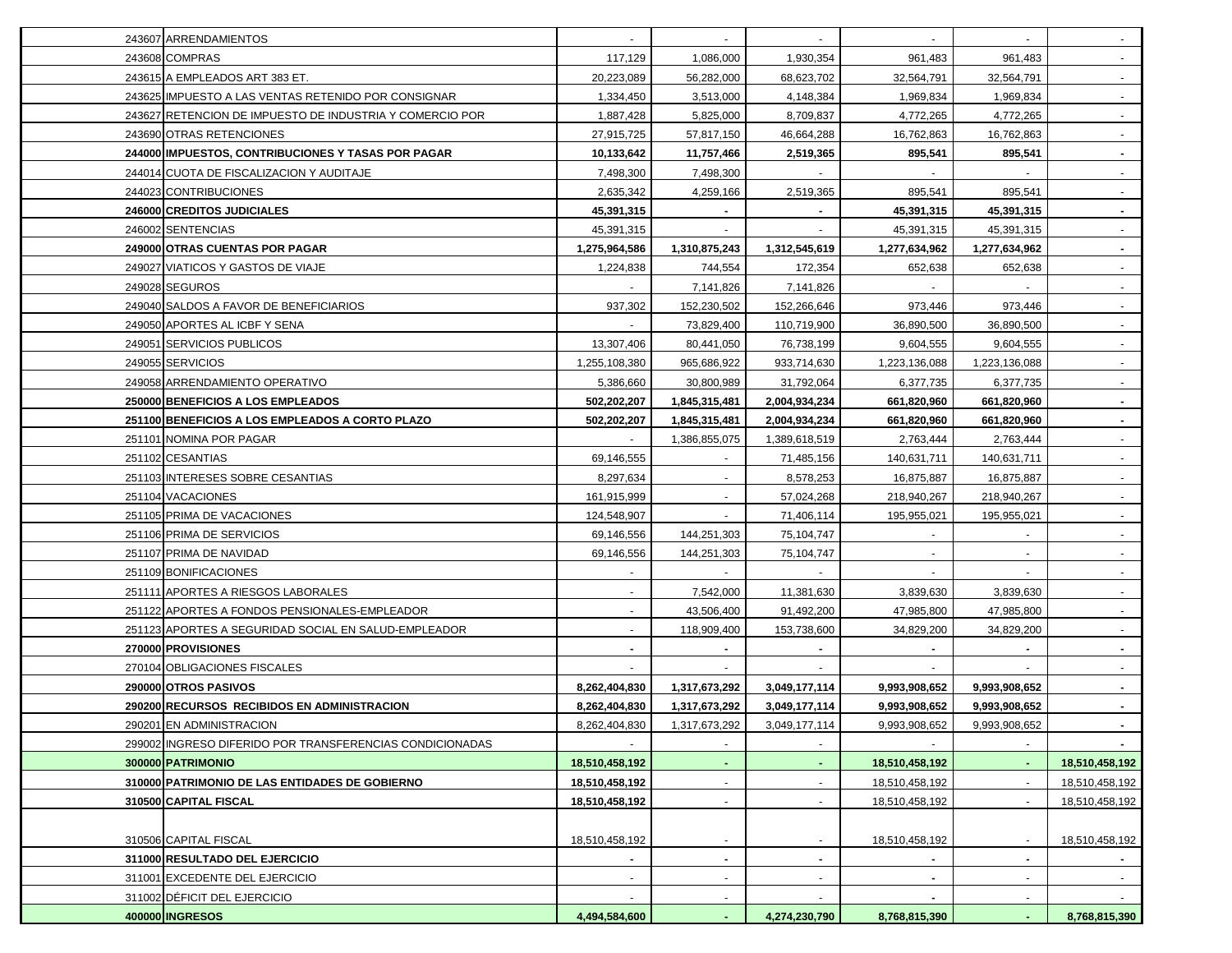| 440000 TRANSFERENCIAS Y SUBVENCIONES                          | 4,489,414,815 |                | 4,271,354,993  | 8,760,769,808 |                | 8,760,769,808 |
|---------------------------------------------------------------|---------------|----------------|----------------|---------------|----------------|---------------|
| 442800 OTRAS TRANSFERENCIAS                                   | 4,489,414,815 | $\blacksquare$ | 4,271,354,993  | 8,760,769,808 |                | 8,760,769,808 |
| 442802 PARA PROYECTOS DE INVERSION                            | 2,121,869,198 | $\blacksquare$ | 1,921,869,199  | 4,043,738,397 |                | 4,043,738,397 |
| 442803 PARA GASTOS DE FUNCIONAMIENTO                          | 2,367,545,617 | $\sim$         | 2,349,485,794  | 4,717,031,411 |                | 4,717,031,411 |
| 480000 OTROS INGRESOS                                         | 5,169,785     |                | 2,875,797      | 8,045,582     |                | 8,045,582     |
| 480200 FINANCIEROS                                            | 3,456,161     |                | 2,775,003      | 6,231,164     |                | 6,231,164     |
| 480201 INTERESES SOBRE DEPOSITOS EN INSTITUCIONES FINANCIERAS | 3,456,161     |                | 2,775,003      | 6,231,164     |                | 6,231,164     |
| 480290 OTROS INGRESOS FINANCIEROS                             |               |                |                |               |                |               |
| 480800 INGRESOS DIVERSOS                                      | 1,713,624     |                | 100,794        | 1,814,418     |                | 1,814,418     |
| 480826 RECUPERACIONES                                         | 129,286       |                |                | 129,286       |                | 129,286       |
| 480827 APROVECHAMIENTOS                                       | 1,584,338     |                | 100,794        | 1,685,132     |                | 1,685,132     |
| 500000 GASTOS                                                 | 3,484,960,349 | 3,900,918,264  | 43,836,117     | 7,342,042,496 |                | 7,342,042,496 |
| 510000 DE ADMINISTRACIÓN Y OPERACIÓN                          | 937,257,206   | 914,089,684    |                | 1,851,346,890 |                | 1,851,346,890 |
| 510100 SUELDOS Y SALARIOS                                     | 405,103,967   | 431,929,490    |                | 837,033,457   |                | 837,033,457   |
| 510101 SUELDOS DEL PERSONAL                                   | 320,776,704   | 320,408,000    |                | 641,184,704   |                | 641,184,704   |
| 510103 HORAS EXTRAS Y FESTIVOS                                | 1,081,888     | 371,400        |                | 1,453,288     |                | 1,453,288     |
| 510123 AUXILIO DE TRANSPORTE                                  | 2,159,934     | 205,708        |                | 2,365,642     |                | 2,365,642     |
| 510145 SALARIO INTEGRAL                                       | 81,085,441    | 110,944,382    |                | 192,029,823   |                | 192,029,823   |
| 510200 CONTRIBUCIONES IMPUTADAS                               |               |                |                |               |                |               |
| 510201 INCAPACIDADES                                          |               |                |                |               |                |               |
| 510203 INDEMNIZACIONES                                        |               |                |                |               |                |               |
| 510204 GASTOS MEDICOS Y DROGAS                                |               |                |                |               |                |               |
| 510300 CONTRIBUCIONES EFECTIVAS                               | 99,446,483    | 74,478,115     |                | 173,924,598   |                | 173,924,598   |
| 510302 APORTES CAJA DE COMPENSACIÓN                           | 16,029,600    | 15,978,700     |                | 32,008,300    |                | 32,008,300    |
| 510303 APORTES A SEGURIDAD SOCIAL                             | 33,503,285    | 33,958,190     |                | 67,461,475    |                | 67,461,475    |
| 510305 RIESGOS PROFESIONALES                                  | 2,606,300     | 2,678,130      |                | 5,284,430     |                | 5,284,430     |
| 510307 COTIZACIÓN DEL RÉGIMEN DE AHORRO INDIVIDUAL            | 47,307,298    | 21,863,095     | $\sim$         | 69,170,393    |                | 69,170,393    |
| 510400 APORTES SOBRE LA NOMINA                                | 61,628,600    | 61,385,000     | $\sim$         | 123,013,600   |                | 123,013,600   |
| 510401 APORTES AL ICBF                                        | 36,976,400    | 36,827,900     | $\blacksquare$ | 73,804,300    |                | 73,804,300    |
| 510402 APORTES AL SENA                                        | 24,652,200    | 24,557,100     |                | 49,209,300    |                | 49,209,300    |
| 510700 PRESTACIONES SOCIALES                                  | 121,399,609   | 129,825,631    |                | 251,225,240   | $\blacksquare$ | 251,225,240   |
| 510701 VACACIONES                                             | 15,969,177    | 17,336,849     |                | 33,306,026    |                | 33,306,026    |
| 510702 CESANTIAS                                              | 25,655,475    | 26,338,979     |                | 51,994,454    |                | 51,994,454    |
| 510703 INTERESES A LAS CESANTIAS                              | 3,078,680     | 3,160,692      |                | 6,239,372     |                | 6,239,372     |
| 510704 PRIMA DE VACACIONES                                    | 25,385,327    | 26,290,887     |                | 51,676,214    |                | 51,676,214    |
| 510706 PRIMA DE SERVICIOS                                     | 25,655,475    | 28,349,112     |                | 54,004,587    |                | 54,004,587    |
| 510790 OTRAS PRIMAS                                           | 25,655,475    | 28,349,112     | $\sim$         | 54,004,587    |                | 54,004,587    |
| 510800 GASTOS DE PERSONAL DIVERSOS                            | 19,965,252    | 1,663,000      | $\sim$         | 21,628,252    |                | 21,628,252    |
| 510803 CAPACITACION BIENESTAR SOCIAL Y ESTIMULOS              | 16,155,965    | 1,663,000      |                | 17,818,965    |                | 17,818,965    |
| 510804 DOTACION Y SUMNISTRO A TRABAJADORES                    |               |                | $\sim$         |               |                |               |
| 510807 GASTOS DE VIAJE                                        |               | $\sim$         | $\sim$         |               | ۰.             |               |
| 510810 VIATICOS                                               | 3,809,287     |                |                | 3,809,287     |                | 3,809,287     |
| 511100 GENERALES                                              | 199,616,658   | 213,930,168    |                | 413,546,826   |                | 413,546,826   |
| 511113 VIGILANCIA Y SEGURIDAD                                 | 81,345,166    | 103,418,610    |                | 184,763,776   |                | 184,763,776   |
| 511114 MATERIALES Y SUMINISTROS                               | 8,336,396     | 2,418,899      |                | 10,755,295    |                | 10,755,295    |
| 511115 MANTENIMIENTO                                          | 3,806,500     | 3,164,042      |                | 6,970,542     |                | 6,970,542     |
| 511116 REPARACION                                             |               |                |                |               |                |               |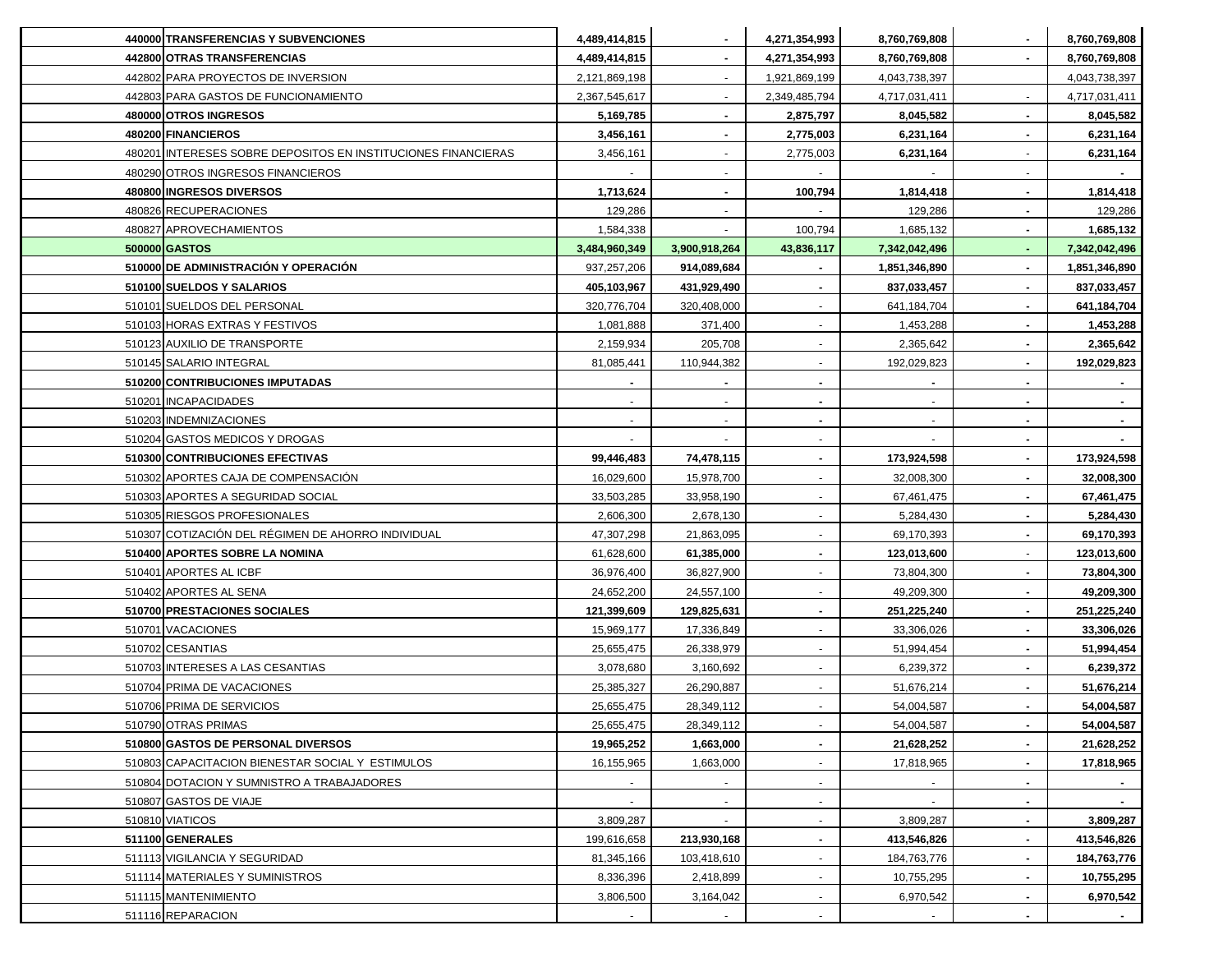| 511117 SERVICIOS PÚBLICOS                                      | 3,977,857     | 844,599        |                          | 4,822,456     | 4,822,456     |
|----------------------------------------------------------------|---------------|----------------|--------------------------|---------------|---------------|
| 511118 ARRENDAMIENTO OPERATIVO                                 | 28,064,568    | 27,193,017     |                          | 55,257,585    | 55,257,585    |
| 511119 VIATICOS Y GASTOS DE VIAJE                              |               |                |                          |               |               |
| 511121 IMPRESOS, PUBLICACIONES, SUSCRIPCIONES Y AFILIACIONES   | 300,000       |                | $\blacksquare$           | 300,000       | 300,000       |
| 511122 FOTOCOPIAS                                              | 192,000       |                |                          | 192,000       | 192,000       |
| 511123 COMUNICACIONES Y TRANSPORTE                             | 1,163,614     | $\sim$         | $\sim$                   | 1,163,614     | 1,163,614     |
| 511125 SEGUROS GENERALES                                       | 13,626,376    | 14,770,253     | $\overline{\phantom{a}}$ | 28,396,629    | 28,396,629    |
| 511127 PROMOCION Y DIVULGACION                                 |               |                | $\blacksquare$           |               |               |
| 511146 COMBUSTIBLES Y LUBRICANTES                              | 1,098,890     | 1,033,280      | $\blacksquare$           | 2,132,170     | 2,132,170     |
| 511149 SERVICIOS DE ASEO Y CAFETERÍA                           | 21,452,261    | 25,235,317     |                          | 46,687,578    | 46,687,578    |
| 511155 ELEMENTOS DE ASEO Y CAFETERIA                           | 5,267,563     | 3,293,010      |                          | 8,560,573     | 8,560,573     |
| 511164 GASTOS LEGALES                                          | 174,900       | 31,800         |                          | 206,700       | 206,700       |
| 511165 INTANGIBLES                                             |               | 14,994,000     |                          | 14,994,000    | 14,994,000    |
| 511166 COSTAS PROCESALES                                       |               |                |                          |               |               |
| 511174 ASIGNACION DE BIENES Y SERVICIOS                        | 9,146,105     | 6,992,665      |                          | 16,138,770    | 16,138,770    |
| 511180 SERVICIOS                                               | 21,664,462    | 10,540,676     |                          | 32,205,138    | 32,205,138    |
| 511190 OTROS GASTOS GENERALES                                  |               |                |                          |               |               |
| 512000 IMPUESTOS , CONTRIBUCIONES Y TASAS                      | 30,096,637    | 878,280        | $\blacksquare$           | 30,974,917    | 30,974,917    |
| 512001 PREDIAL UNIFICADO                                       | 26,589,031    |                | $\blacksquare$           | 26,589,031    | 26,589,031    |
| 512002 CUOTA DE FISCALIZACION Y AUDITAJE                       |               | $\blacksquare$ | $\blacksquare$           |               |               |
| 512011 IMPUESTO VEHICULOS AUTOMOTORES                          |               |                |                          |               |               |
| 512017 INTERESES DE MORA                                       |               |                |                          |               |               |
| 512024 GRAVAMEN A LAS TRANSACCIONES FINANCIERAS                | 3,507,606     | 878,280        |                          | 4,385,886     | 4,385,886     |
| 512090 OTROS IMPUESTOS                                         |               |                |                          |               |               |
| 530000 DETERIORO, DEPRECIACIONES, AMORTIZACIONES Y PROVISIONES | 117,565,161   | 143,851,613    |                          | 289,117,083   | 289,117,083   |
| 534600 DETERIORO DE INVERSIONES                                | 3,580,155     | 142,614        |                          | 3,722,769     | 3,722,769     |
| 534601 INVERSIONES DE ADMON, LIQUIDEZ, VLOR MERCADO, CAMBIOS   | 3,580,155     | 142,614        |                          | 3,722,769     | 3,722,769     |
| 534700 DETERIORO DE CUENTAS POR COBRAR                         |               |                |                          |               |               |
| 534790 OTRAS CUENTAS POR COBRAR                                |               |                | $\blacksquare$           |               |               |
| 536000 DEPRECIACION DE PROPIEDAD, PLANTA Y EQUIPÓ              | 113,985,006   | 116,008,690    | $\blacksquare$           | 229,993,696   | 229,993,696   |
| 536001 EDIFICACIONES                                           | 38,718,210    | 38,718,210     | $\sim$                   | 77,436,420    | 77,436,420    |
| 536004 MAQUINARIA Y EQUIPO                                     | 3,388,517     | 3,387,960      | $\sim$                   | 6,776,477     | 6,776,477     |
| 536005 EQUIPO MEDICO Y CIENTIFICO                              | 37,602,409    | 39,247,920     | $\blacksquare$           | 76,850,329    | 76,850,329    |
| 536006 MUEBLES ENSERES Y EQUIPO OFICINA                        | 12,868,740    | 13,175,940     |                          | 26,044,680    | 26,044,680    |
| 536007 EQUIPOS DE COMUNICACIÓN Y COMPUTACIÓN                   | 15,992,820    | 16,064,350     |                          | 32,057,170    | 32,057,170    |
| 536008 EQUIPOS DE TRANSPORTE, TRACCION Y ELEVACION             | 5,414,310     | 5,414,310      |                          | 10,828,620    | 10,828,620    |
| 536600 AMORTIZACION DE ACTIVOS                                 |               | 27,700,309     |                          | 27,700,309    | 27,700,309    |
| 536605 LICENCIAS                                               |               | 27,700,309     |                          | 27,700,309    | 27,700,309    |
| 537300 PROVISIONES DIVERSAS                                    |               |                | $\blacksquare$           |               |               |
| 537390 OTRAS PROVISIONES DIVERSAS                              |               |                |                          |               |               |
| 550800 MEDIO AMBIENTE                                          | 2,413,369,125 | 2,796,687,603  | 43,836,117               | 5,166,220,611 | 5,166,220,611 |
| 550804 INVESTIGACION                                           | 2,413,369,125 | 2,796,687,603  | 43,836,117               | 5,166,220,611 | 5,166,220,611 |
| 580000 OTROS GASTOS                                            | 16,768,857    | 46,289,364     | $\blacksquare$           | 63,058,221    | 63,058,221    |
| 580200 COMISIONES                                              | 836,833       | 749,841        | $\blacksquare$           | 1,586,674     | 1,586,674     |
| 580240 COMISIONES SERVICIOS FINANCIEROS                        | 836,833       | 749,841        | $\blacksquare$           | 1,586,674     | 1,586,674     |
| 580400 FINANCIEROS                                             | 485,660       | 736,867        |                          | 1,222,527     | 1,222,527     |
| 580490 OTROS GASTOS FINANCIEROS                                | 485,660       | 736,867        |                          | 1,222,527     | 1,222,527     |